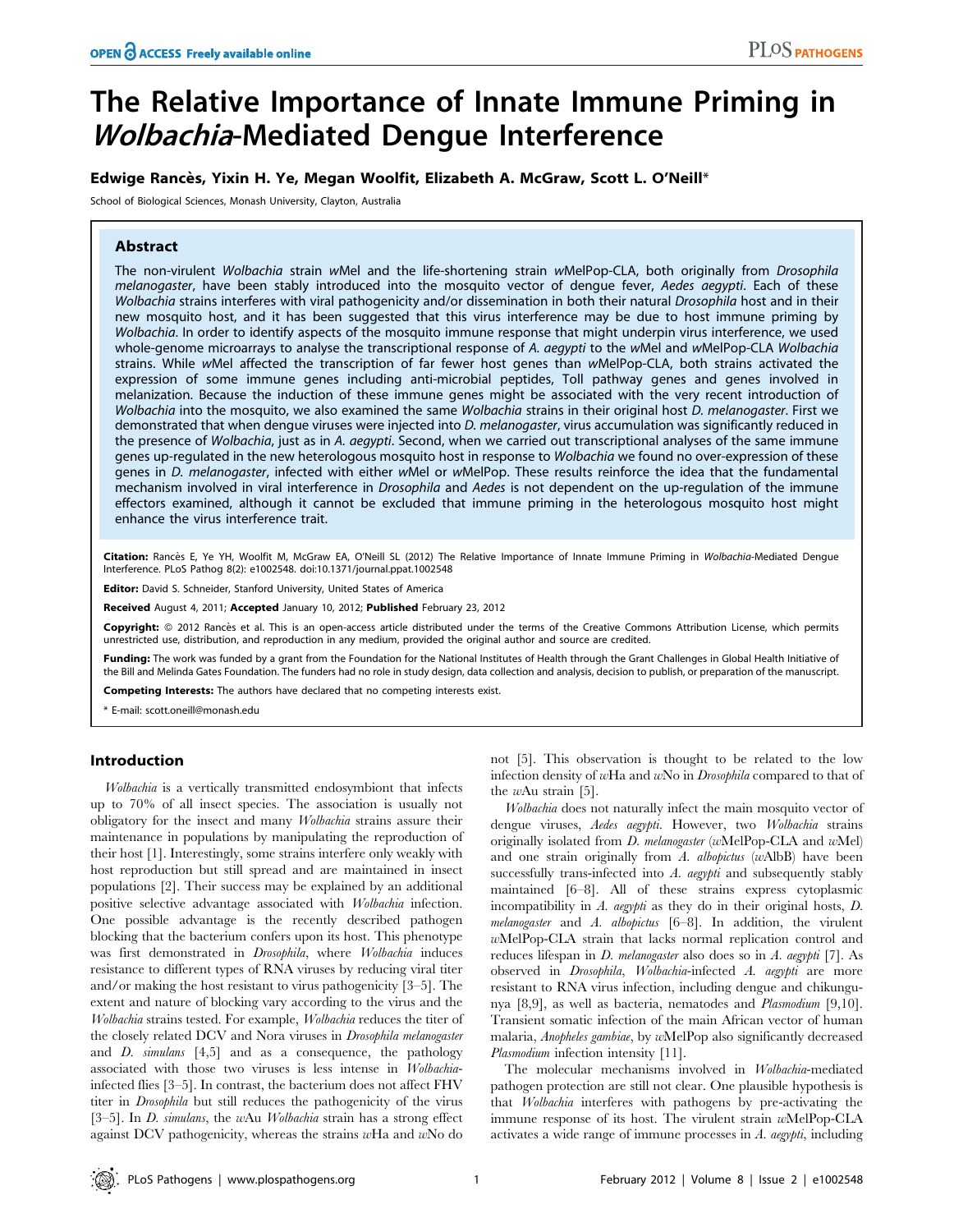### Author Summary

Wolbachia pipientis is an inherited intracellular bacterium that is widespread in insects. Because of its ability to interfere with various pathogens such as dengue viruses, nematodes and Plasmodium in insects, it has been proposed as a possible tool to control insect-transmitted disease. Recently, two strains of Wolbachia that interfere with RNA viruses in their natural host, Drosophila melanogaster, were introduced into the naturally uninfected mosquito vector of dengue fever, Aedes aegypti. As in their natural host, those two strains block the replication and the dissemination of viruses in the mosquito. Some studies suggest that pathogen blocking is due to Wolbachia priming the insect innate immune system. Here, we show that Wolbachia induces transcription of some immunity related genes only in its new host A. aegypti, and not in its natural host D. melanogaster, while Wolbachia reduces dengue replication in both hosts. These results suggest that immune priming by Wolbachia might not be the only mechanism responsible for viral interference.

the Toll and Imd signaling pathways, anti-microbial peptide synthesis, melanization, RNA interference and opsonisation [9,10] and the somatic infection of An. gambiae by wMelPop caused an increase in expression of opsonisation genes [11]. Evidence for the role of opsonisation in protection against Plasmodium in this host was demonstrated by knocking down expression of the TEP1 gene [11]. Transcriptional analyses of A. aegypti immunity genes showed that wAlbB increases expression of genes in the Toll pathway and in particular the anti-microbial peptide gene, defensin [12]. Activation of the Toll pathway has been shown previously to suppress dengue infection in mosquitoes [13]. Each of these previous studies was limited in that they examined Wolbachia strains that were either virulent and/or recently introduced into naturally uninfected host species. To our knowledge, only two previous studies have examined expression of innate immune genes in insect species naturally infected by Wolbachia, including D. simulans, D. melanogaster and A. albopictus. In these cases no differences in gene regulation were observed between Wolbachiainfected insects and their uninfected counterparts [14,15].

Since all previous studies that have shown evidence of immune activation have been based on recently established heterologous infections, it is unclear how generalizable the Wolbachia activation of the mosquito immune system is for all insects. To determine whether immune up-regulation by the bacterium is a general mechanism underlying Wolbachia-induced dengue interference, we performed transcriptional analyses on the two heterologous associations, wMel and wMelPop-CLA infected A. aegypti, and the two native associations, wMel and wMelPop infected D. melanogaster. We also tested if the non-virulent strain wMel blocks dengue replication in Drosophila as it does in mosquitoes. If the same strain of Wolbachia blocks the replication of the same virus in different hosts, we can make the parsimonious assumption that virus interference is likely to have a common mechanistic basis across different hosts. This cross-comparison with the two Wolbachia strains and dengue virus in both native and heterologous hosts allows us to remove extraneous effects, such as recent transfer to a heterologous host or virulence associated with the wMelPop infection, that might confound an understanding of the underlying mechanistic basis of Wolbachia-induced viral interference.

This study also contributes to our understanding of the physiological impact of wMel infection on A. aegypti. This is of particular relevance because wMel-infected A. aegypti have been released in north Queensland, Australia, in a field trial using Wolbachia as a biocontrol mechanism for dengue [16]. In the near future, this biological tool is also likely to be applied in dengueendemic areas of Vietnam and Indonesia [17].

## Results

## Transcriptional response of Aedes aegypti to Wolbachia infection

We examined the global transcriptional response of mosquitoes to Wolbachia infection using microarrays. We compared the responses of 8 day old, non blood-fed A. aegypti females stably transinfected with wMelPop-CLA (line PGYP1) or wMel (line MGYP2) to those of the corresponding tetracycline-cured lines PGYP1.tet and MGYP2.tet. The design of the microarray included 12,336 transcripts, which represented 12,270 of the 15,988 genes present in the A. aegypti genome. We considered a gene to be up- or down-regulated by wMelPop-CLA or wMel infection if the fold change in transcription relative to non-infected mosquitoes was significantly different from 1.0 and greater than 1.5. Because the Drosophila genome is better characterized, we identified *Drosophila* orthologs of each A. aegypti gene where possible to obtain additional functional annotations.

The wMelPop-CLA infection affected the transcription of far more genes (2723) than the wMel infection (327) (Figure 1). This is likely related to wMelPop-CLA's higher density in its host, broader cellular tropism and pathogenicity [8,9,18]. Based on Gene Ontology (GO) annotations, wMelPop-CLA has an impact on a broader range of A. aegypti biological and molecular functions than wMel (Table 1, 2).

Many of the changes in gene regulation observed in mosquitoes infected with the virulent strain wMelPop-CLA are likely to be responses to the high physiological cost imposed by that strain. To identify mechanisms more likely to be involved in pathogen interference, we decided to focus on the 210 gene transcripts that showed significant changes in expression in both PGYP1 and MGYP2 compared to uninfected mosquitoes (Figure 1). Among those genes, 138 gene transcripts had functional annotations (Table S1).

Most of the 210 transcripts were either up-regulated in both PGYP1 and MGYP2 or down-regulated in both lines (Table S1). However, the magnitude of response was typically greater to wMelPop-CLA infection (Table S1). One of the few genes differentially expressed between PGYP1 and MGYP2 is AAEL002487, which is up-regulated in MGYP2 and downregulated in PGYP1. This gene encodes the protein P53 regulated pa26 nuclear protein sestrin (dSesn in Drosophila) (Table S1). This protein is involved in the regulation of the target of rapamycin (TOR), a key protein in age-related pathologies like life-shortening or muscle degeneration [19], two phenotypes exclusively associated with wMelPop-CLA pathogenicity in A. aegypti [7,20]. Among the 210 genes, most of the genes showing the greatest upregulation are immune genes (Table S1). Gene Ontology (GO) annotations also revealed enrichment in genes related to immunity and proteolysis for MGYP2 and PGYP1 (Table 1, 2). The results obtained for PGYP1 are in accordance with a previous study of A. aegypti infected by wMelPop-CLA [10].

## Common immune pathways activated by wMelPop-CLA and wMel in A. aegypti

The virulent strain wMelPop-CLA significantly affected regulation of many characterized immune genes in the mosquito (Table S2, [10]). By comparison, many fewer of these genes were activated by wMel (Table 3, S1, S3). Those included genes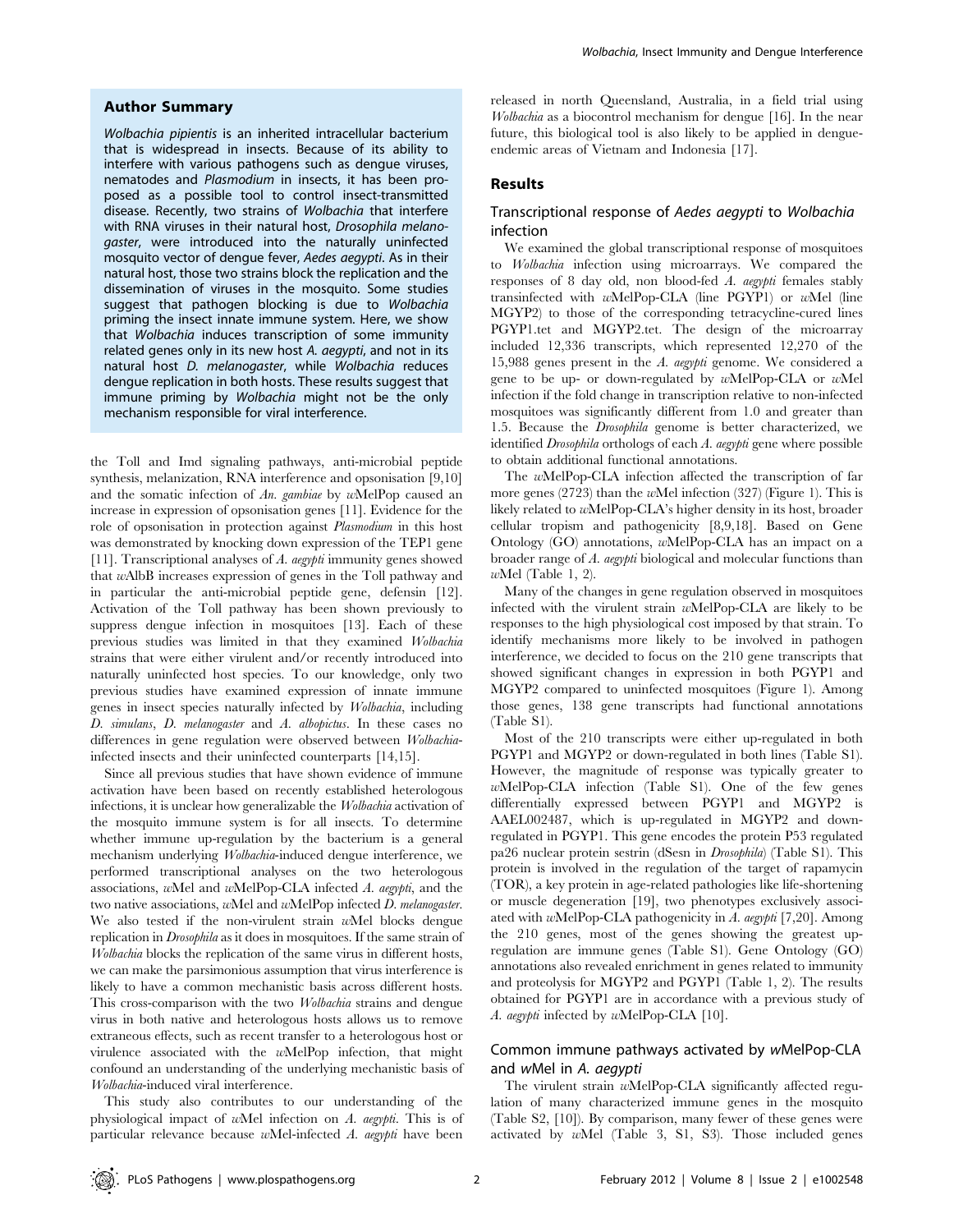

Figure 1. Venn diagram showing significant expression change in response to infection in A. aegypti infected with wMelPop-CLA or wMel. The overlap region corresponds to A. aegypti gene transcripts significantly up- and down-regulated in response to both strains. Numbers indicate gene transcripts up-regulated/gene transcripts down-regulated. doi:10.1371/journal.ppat.1002548.g001

encoding anti-microbial peptides, four cecropins (CECE, CECF, CECN, CECD), one defensin (DEFC) and one diptericin (DPT1). The magnitude of change in expression was substantial for some of these genes. The activation of these peptides is regulated by both Toll and Imd pathways, but we found up-regulation only of some Toll pathway genes, including the peptidoglycan recognition protein PGRP-SA and the Gram-negative binding proteins GNBPB4 and GNBPA1 (GNBP1 Drosophila homologs, Table 3). The Toll pathway effector defensin was the most highly upregulated immune gene in A. aegypti infected by wMel (Table 3). This is consistent with the results of Bian et al [12], who examined immune gene expression in heterologous wAlbB infection in A.

Table 1. Gene Ontology (GO) terms over-represented among gene transcripts significantly up-regulated in wMel-infected A. aegypti.

| GO ID                     | <b>Term description</b>     | Adjusted P-values |  |  |  |  |  |  |  |
|---------------------------|-----------------------------|-------------------|--|--|--|--|--|--|--|
| <b>Biological process</b> |                             |                   |  |  |  |  |  |  |  |
| GO:0009607                | Response to biotic stimulus | 2.16E-05          |  |  |  |  |  |  |  |
| GO:0006508                | Proteolysis                 | 1.05E-04          |  |  |  |  |  |  |  |
| GO:0051704                | Multi-organism process      | 2.33E-04          |  |  |  |  |  |  |  |
| GO:0019538                | Protein metabolic process   | 1.09E-02          |  |  |  |  |  |  |  |
| GO:0006952                | Defense response            | 1.27E-02          |  |  |  |  |  |  |  |
| <b>Molecular function</b> |                             |                   |  |  |  |  |  |  |  |
| GO:0017171                | Serine hydrolase activity   | 2.16E-05          |  |  |  |  |  |  |  |
| GO:0008233                | Peptidase activity          | 2.81E-03          |  |  |  |  |  |  |  |
| GO:0004175                | Endopeptidase activity      | 640F-03           |  |  |  |  |  |  |  |
| GO:0003824                | Catalytic activity          | 6.89E-03          |  |  |  |  |  |  |  |
| GO:0005529                | Iron ion binding            | 2.53F-02          |  |  |  |  |  |  |  |
| GO:0016787                | Hydrolase activity          | 3.65E-02          |  |  |  |  |  |  |  |
| <b>Cellular component</b> |                             |                   |  |  |  |  |  |  |  |
| GO:0005576                | Extracellular region        | 4.85E-04          |  |  |  |  |  |  |  |

Adjusted P-values are the P-values generated by the Ontologizer program [38], using the Benjamini-Hochberg method.

doi:10.1371/journal.ppat.1002548.t001

aegypti and found that among the immune genes tested defensin was also the most up-regulated.

Excluding anti-microbial peptides and the Toll pathway, the only other immune response activated by both wMel and  $w$ MelPop-CLA in A. aegypti was melanization. Four genes in this pathway were up-regulated: one pro-phenoloxidase (PPO4), one dopachrome-conversion enzyme (DCE) that converts dopachrome into 5,6-dihydroxyindole just before melanin production by phenoloxidase [21], one putative protease inducer sp7 and one protease inhibitor Srpn4 (Table 3). The activation of these genes suggests that production of melanin is induced in Wolbachiainfected mosquitoes.

#### Effect of Wolbachia on dengue virus in Drosophila

Since a comparative approach between Drosophila and Aedes to examine the effect of immune activation on virus interference is predicated on an assumption that dengue virus interference also occurs in Wolbachia-infected Drosophila, we tested the ability of dengue virus serotype 2 (DENV-2) to grow in Drosophila carrying the wMel Wolbachia strain.

For both dengue virus strains, 92T and ET300, the total number of flies infected by dengue was lower in the presence of wMel, with only 40% of flies detected positive for the 92T strain compared with 93% for the Wolbachia-uninfected control. Similarly for the ET300 strain, 73% of Wolbachia-infected flies were positive for dengue compared to 93% for the Wolbachiauninfected control (Figure 2). In addition, for the flies that did become infected with dengue the amount of DENV-2 RNA present was significantly reduced in the presence of wMel (Figure 2). It was unsurprising to note that dengue grew to higher levels when injected into its natural mosquito host compared to Drosophila but regardless of absolute virus levels significant Wolbachia interference effects were detected in both insect species. Dengue injection in flies did not have an effect on insect life span nor increased mortality compared to controls (data not shown).

## Effect of wMelPop and wMel on the Drosophila melanogaster immune system

Considering that the Wolbachia strains wMelPop [22] and wMel in their original host interfere with natural Drosophila RNA viruses and also with dengue virus replication, we then investigated the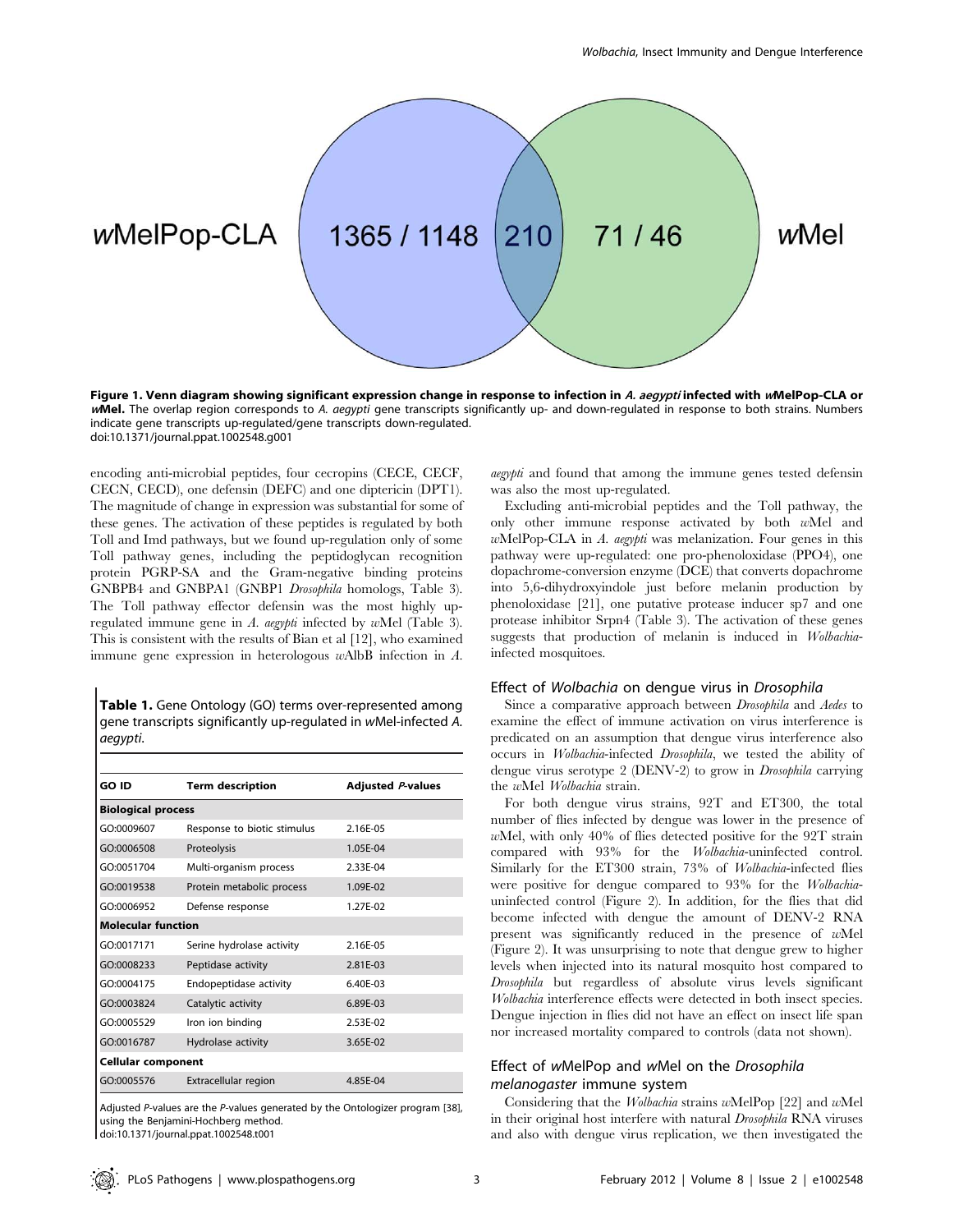Table 2. Gene Ontology (GO) terms over-represented among gene transcripts significantly up-regulated in wMelPop-CLA-infected A. aegypti.

| GO ID                     | <b>Term description</b>                         | Adjusted P-values |
|---------------------------|-------------------------------------------------|-------------------|
| <b>Biological process</b> |                                                 |                   |
| GO:0006508                | Proteolysis                                     | 5.87E-15          |
| GO:0009308                | Amine metabolic process                         | 9.22E-08          |
| GO:005114                 | Oxidation reduction                             | 4.97E-07          |
| GO:0005975                | Carbohydrate metabolic process                  | 7.41E-05          |
| GO:0009607                | Response to biotic stimulus                     | 2.16E-04          |
| GO:0055085                | Transmembrane transport                         | 8.08E-04          |
| GO:0044271                | Cellular nitrogen compound biosynthetic process | 2.72E-03          |
| GO:0006952                | Defense response                                | 3.19E-03          |
| GO:0022610                | Biological adhesion                             | 3.82E-03          |
| GO:0051704                | Multi-organism process                          | 7.77E-03          |
| GO:0051604                | Protein maturation                              | 9.19E-03          |
| GO:0019538                | Protein metabolic process                       | 1.18E-02          |
| GO:0002376                | Immune system process                           | 1.87E-02          |
| GO:0043565                | Chemical homeostasis                            | 2.27E-02          |
| GO:0051179                | Localization                                    | 3.08E-02          |
| GO:0071554                | Cell wall organization or biogenesis            | 3.50E-02          |
| GO:0044283                | Small molecule biosynthetic process             | 4.96E-02          |
| GO:0010876                | Lipid localization                              | 5.00E-02          |
| <b>Molecular function</b> |                                                 |                   |
| GO:0005506                | Iron ion binding                                | 3.98E-16          |
| GO:0003824                | Catalytic activity                              | 6.62E-10          |
| GO:0046906                | Tetrapyrrole binding                            | 1.31E-09          |
| GO:0005215                | Transporter activity                            | 1.27E-06          |
| GO:0030246                | Carbohydrate binding                            | 4.29E-06          |
| GO:0009055                | Electron carrier activity                       | 6.98E-06          |
| GO:0004857                | Enzyme inhibitor activity                       | 3.31E-05          |
| GO:00164901               | Oxidoreductase activity                         | 4.12E-05          |
| GO:0008233                | Peptidase activity                              | 7.56E-05          |
| GO:0017171                | Serine hydrolase activity                       | 1.08E-04          |
| GO:0061134                | Peptidase regulator activity                    | 2.23E-04          |
| GO:0005509                | Calcium ion binding                             | 3.99E-04          |
| GO:0005102                | Receptor binding                                | 3.82E-03          |
| GO:0005044                | Scavenger receptor activity                     | 4.70E-03          |
| GO:0005515                | Protein binding                                 | 5.05E-03          |
| GO:0004047                | Aminomethyltransferase activity                 | 1.08E-02          |
| GO:0043565                | Sequence-specific DNA binding                   | 1.64E-02          |
| Cellular component        |                                                 |                   |
| GO:0016020                | Membrane                                        | 5.79E-16          |
| GO:0005576                | Extracellular region                            | 4.32E-09          |
| GO:0043234                | Protein complex                                 | 4.62E-03          |
| GO:0005856                | Cytoskeleton                                    | 7.77E-03          |

Adjusted P-values are the P-values generated by the Ontologizer program [38], using the Benjamini-Hochberg method. doi:10.1371/journal.ppat.1002548.t002

possibility that both Wolbachia strains boost Drosophila immunity as seen in the heterologous mosquito host. We examined by quantitative real time PCR the expression of the Drosophila homologs of the mosquito immune genes identified through microarray analysis to be up-regulated in the presence of Wolbachia.

There have been multiple gene losses and gene duplications in immune gene families in both flies and mosquitoes [23], and we were therefore unable to reliably identify all orthologs for our antimicrobial peptide genes and pro-phenoloxidase genes of interest. Thus, we targeted all the cecropin, diptericin and pro-phenoloxidase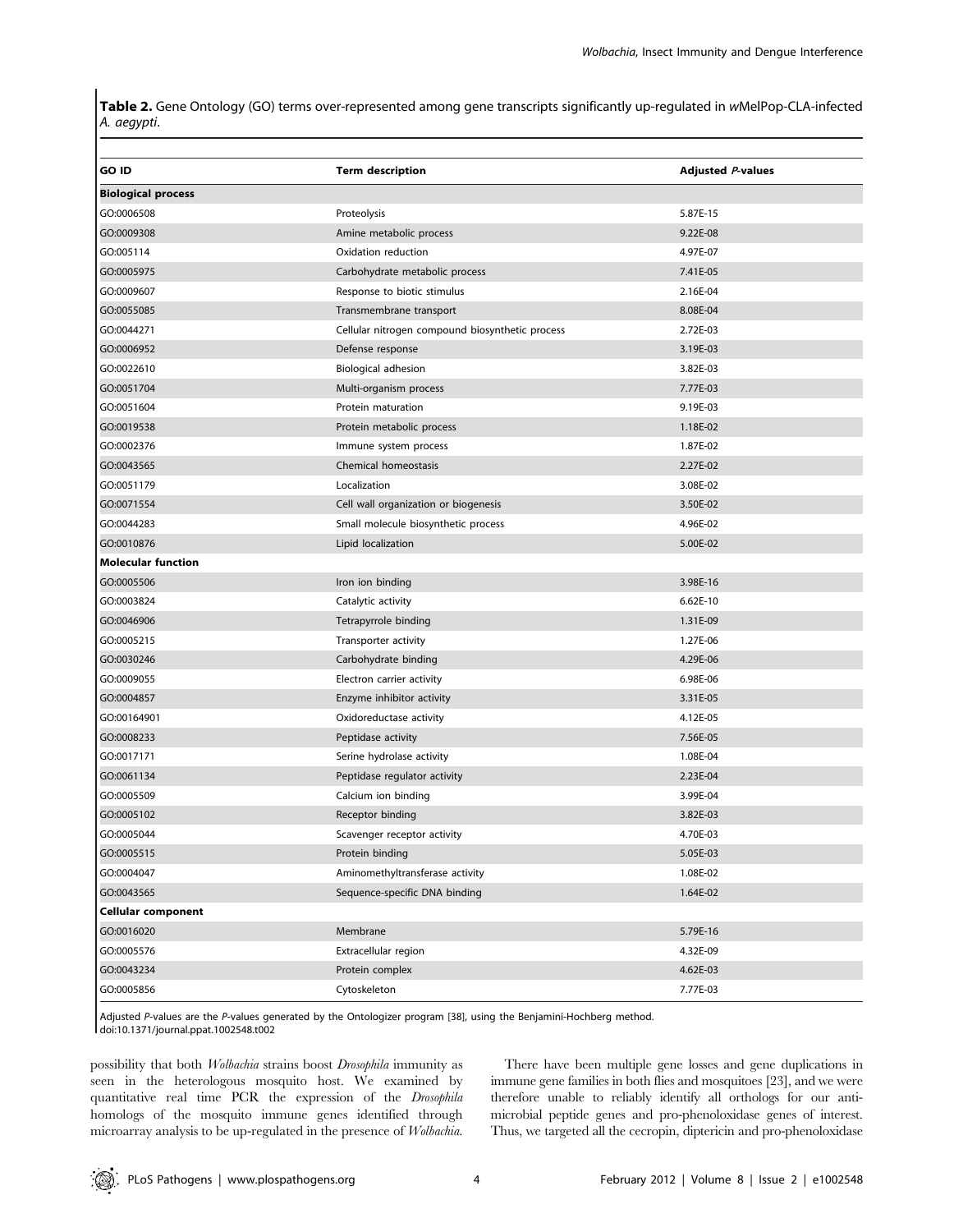Table 3. A. aegypti putative immune transcripts significantly up-regulated in response to both wMelPop-CLA and wMel infections.

|                                     | wMelPop-CLA |          | wMel       |          |                                            |              |             |
|-------------------------------------|-------------|----------|------------|----------|--------------------------------------------|--------------|-------------|
| <b>Transcripts ID</b>               | <b>AFC</b>  | q-value  | <b>AFC</b> | q-value  | <b>Description</b>                         | Dm Gene ID H | Dm Symbol   |
| Anti-microbial peptides             |             |          |            |          |                                            |              |             |
| AAEL000598-RA                       | 10.44       | 1.83E-04 | 2.93       | 4.00E-03 | cecropin (CECD)                            | no homolog   |             |
| AAEL000611-RA                       | 125.52      | 9.63E-06 | 12.62      | 6.41E-03 | cecropin (CECE)                            | no homolog   |             |
| AAEL000625-RA                       | 53.83       | 3.65E-05 | 6.07       | 9.84E-03 | cecropin (CECF)                            | no homolog   |             |
| AAEL000621-RA                       | 47.31       | 1.14E-05 | 10.11      | 4.10E-03 | cecropin (CECN)                            | no homolog   |             |
| AAEL003832-RA                       | 70.76       | 7.09E-06 | 22.99      | 2.89E-03 | defensin-C (DEFC)                          | FBgn0010385  | Def         |
| AAEL004833-RA                       | 2.72        | 6.72E-05 | 1.53       | 5.46E-03 | diptericin 1 (DPT1)                        | no homolog   |             |
| Toll pathway                        |             |          |            |          |                                            |              |             |
| AAEL007993-RA                       | 9.33        | 7.09E-06 | 1.90       | 4.81E-03 | clip-domain serine protease (CLIPB27)      | FBgn0039494  | grass       |
| AAEL007626-RA                       | 3.04        | 2.68E-05 | 1.67       | 9.05E-03 | gram-negative binding protein (GNBPA1)     | FBgn0040323  | GNBP1       |
| AAEL009178-RA                       | 3.72        | 8.98E-04 | 7.50       | 6.19E-03 | gram-negative binding protein (GNBPB4)     | FBgn0040323  | GNBP1       |
| AAEL011624-RA                       | 2.55        | 4.84E-04 | 2.00       | 7.53E-03 | granzyme A precursor                       | FBgn0003450  | snk         |
| AAEL009474-RA                       | 6.76        | 5.10E-05 | 2.96       | 5.69E-03 | peptidoglycan recognition protein (PGRPS1) | FBgn0030310  | PGRP-SA     |
| AAEL010867-RA                       | 4.27        | 1.15E-04 | 1.76       | 4.59E-03 | serine protease                            | FBgn0003450  | snk         |
| Melanization                        |             |          |            |          |                                            |              |             |
| AAEL000024-RA                       | 2.18        | 1.72E-04 | 1.54       | 9.33E-03 | dopachrome-conversion enzyme (DCE)         | FBgn0041710  | yellow-f    |
| AAEL013501-RA                       | 32.84       | 2.53E-05 | 2.71       | 4.81E-03 | pro-phenoloxidase (PPO4)                   | FBgn0000165  |             |
| AAEL003642-RA                       | 8.29        | 7.09E-06 | 3.46       | 1.91E-03 | serine protease                            | FBgn0037515  | Sp7         |
| AAEL013936-RA                       | 1.65        | 6.22E-04 | 1.56       | 3.52E-03 | serine protease inhibitor (SRPN4)          | FBgn0031973  | Spn28D      |
| Other putative immune related genes |             |          |            |          |                                            |              |             |
| AAEL005641-RA                       | 31.47       | 3.97E-05 | 5.27       | 2.68E-03 | C-type lectin - galactose binding (CTLGA5) | no homolog   |             |
| AAEL011621-RA                       | 5.84        | 2.50E-04 | 2.35       | 2.89E-03 | C-type lectin - mannose binding (CTLMA13)  | no homolog   |             |
| AAEL011453-RA                       | 4.15        | 3.79E-05 | 1.89       | 8.54E-03 | C-type lectin (CTL14)                      | FBgn0053533  | lectin-37Db |
| AAEL011408-RA                       | 3.06        | 2.16E-05 | 1.99       | 5.26E-04 | C-type lectin (CTL21)                      | no homolog   |             |
| AAEL002524-RA                       | 7.38        | 1.20E-04 | 4.10       | 9.78E-03 | C-type lectin (CTL24)                      | no homolog   |             |
| AAEL002601-RA                       | 7.31        | 6.12E-05 | 2.31       | 2.33E-03 | clip-domain serine protease (CLIPA1)       | FBgn0033321  | CG8738      |
| AAEL014349-RA                       | 6.74        | 7.09E-06 | 2.04       | 3.49E-03 | clip-domain serine protease (CLIPB15)      | no homolog   |             |
| AAEL000059-RA                       | 2.10        | 4.14E-04 | 1.68       | 8.98E-03 | clip-domain serine protease (CLIPB19)      | no homolog   |             |
| AAEL001084-RA                       | 16.39       | 7.09E-06 | 4.25       | 3.80E-03 | clip-domain serine protease (CLIPB21)      | no homolog   |             |
| AAEL008668-RA                       | 4.53        | 6.51E-05 | 2.00       | 7.73E-03 | clip-domain serine protease (CLIPB22)      | no homolog   |             |
| AAEL006674-RA                       | 1.85        | 2.22E-04 | 1.53       | 4.82E-03 | clip-domain serine protease (CLIPB29)      | no homolog   |             |
| AAEL000099-RA                       | 4.26        | 2.27E-05 | 2.11       | 2.83E-03 | clip-domain serine protease (CLIPB33)      | no homolog   |             |
| AAEL005431-RA                       | 22.66       | 1.85E-05 | 3.95       | 2.76E-03 | clip-domain serine protease (CLIPB37)      | no homolog   |             |
| AAEL005093-RA                       | 11.58       | 3.13E-05 | 3.05       | 5.87E-03 | clip-domain serine protease (CLIPB46)      | no homolog   |             |
| AAEL010773-RA                       | 3.64        | 4.41E-05 | 2.45       | 1.50E-03 | clip-domain serine protease (CLIPE10)      | no homolog   |             |
| AAEL001098-RA                       | 5.01        | 6.49E-05 | 2.00       | 7.95E-03 | clip-domain serine protease, putative      | no homolog   |             |
| AAEL009861-RB                       | 2.20        | 1.37E-04 | 2.06       | 8.98E-03 | conserved hypothetical protein             | FBgn0034638  | CG10433     |
| AAEL009861-RD                       | 2.20        | 6.66E-05 | 2.08       | 7.11E-03 | conserved hypothetical protein             | FBgn0034638  | CG10433     |
| AAEL009861-RC                       | 2.02        | 2.50E-04 | 1.66       | 7.11E-03 | conserved hypothetical protein             | FBgn0034638  | CG10433     |
| AAEL008473-RA                       | 10.52       | 6.16E-03 | 1.91       | 3.35E-05 | cysteine-rich venom protein, putative      | FBgn0031412  | CG16995     |
| AAEL000374-RA                       | 15.30       | 8.75E-03 | 2.15       | 3.10E-05 | cysteine-rich venom protein, putative      | no homolog   |             |
| AAEL012956-RA                       | 3.81        | 1.11E-04 | 2.39       | 4.68E-03 | elastase, putative                         | no homolog   |             |
| AAEL002022-RA                       | 5.15        | 3.40E-04 | 2.65       | 3.20E-03 | protein serine/threonine kinase, putative  | FBgn0011695  | Peblll/phk2 |
| AAEL001964-RA                       | 4.45        | 6.57E-05 | 1.90       | 4.74E-03 | protein serine/threonine kinase, putative  | FBgn0011695  | Peblll/phk2 |
| AAEL002585-RA                       | 8.05        | 2.19E-05 | 1.66       | 7.61E-03 | serine protease                            | FBgn0028864  | CG18477     |
| AAEL002624-RA                       | 6.65        | 3.16E-05 | 1.89       | 2.74E-03 | serine protease                            | FBgn0028514  | CG4793      |
| AAEL002610-RA                       | 6.93        | 1.14E-05 | 2.10       | 8.54E-03 | serine protease                            | FBgn0032638  | CG6639      |
| AAEL002301-RA                       | 3.85        | 2.75E-05 | 2.18       | 7.63E-03 | serine protease                            | no homolog   |             |
| AAEL003697-RA                       | 3.11        | 3.05E-05 | 1.77       | 6.42E-03 | serine protease inhibitor (SRPN17)         | no homolog   |             |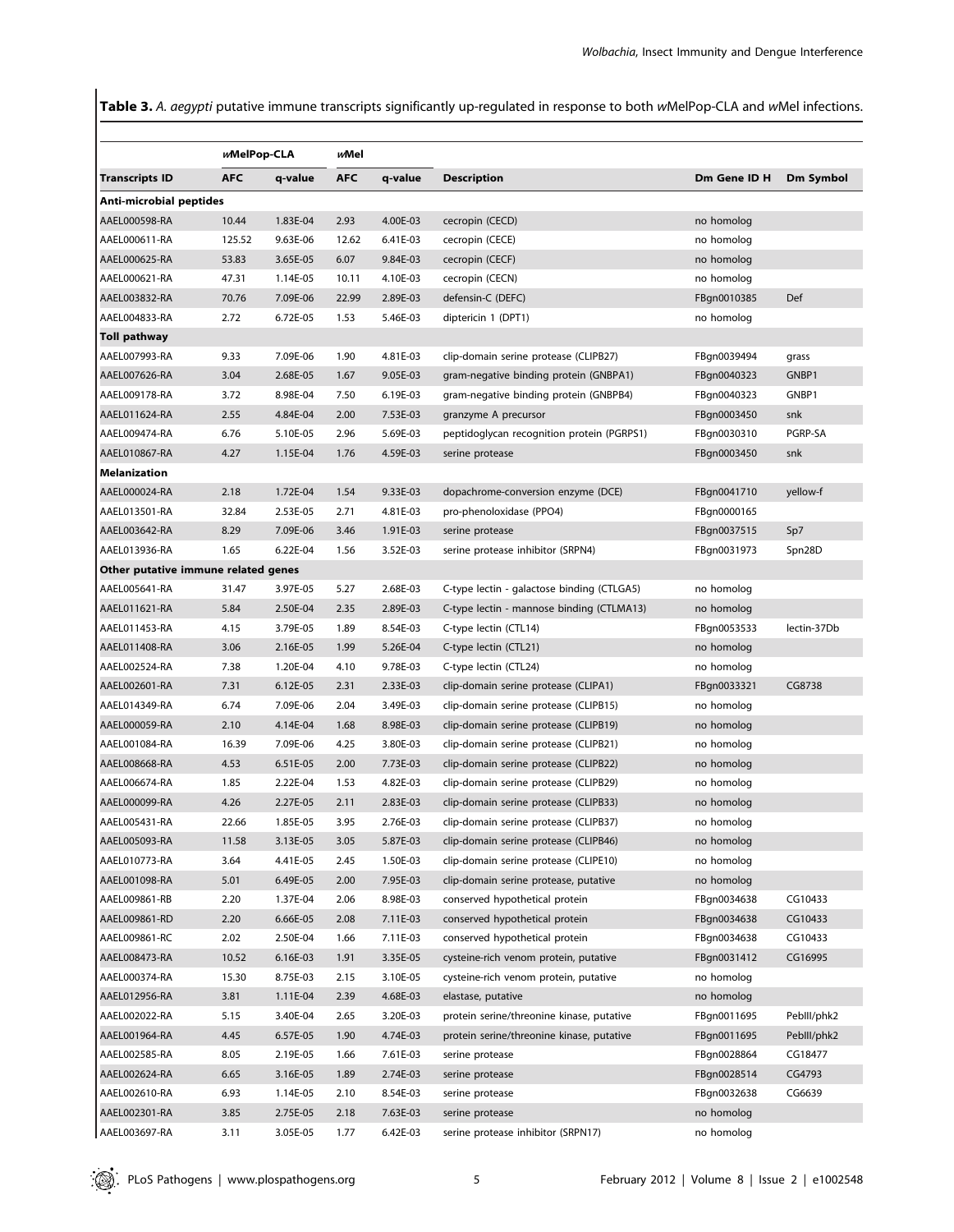### Table 3. Cont.

|                       | wMelPop-CLA |          | wMel       |          |                                     |              |           |
|-----------------------|-------------|----------|------------|----------|-------------------------------------|--------------|-----------|
| <b>Transcripts ID</b> | <b>AFC</b>  | a-value  | <b>AFC</b> | a-value  | <b>Description</b>                  | Dm Gene ID H | Dm Symbol |
| AAEL006136-RA         | 4.83        | 3.30E-05 | 2.17       | 3.66E-03 | serine protease, putative           | FBqn0038211  | CG9649    |
| AAEL006434-RA         | 3.53        | 4.42E-05 | 1.80       | 8.62E-03 | serine protease, putative           | no homolog   |           |
| AAEL013033-RA         | 3.18        | 1.52E-05 | 2.32       | 5.22E-03 | serine protease, putative           | no homolog   |           |
| AAEL013432-RA         | 2.56        | 6.78E-05 | 3.84       | 3.31E-03 | serine protease, putative           | no homolog   |           |
| AAEL004761-RA         | 89.١        | 3.12E-04 | 1.67       | 3.93E-03 | serine/threonine-protein kinase MAK | FBgn0051711  |           |
| AAEL015458-RA         | 55.38       | 7.09E-06 | 12.23      | 1.88E-05 | transferrin                         | FBgn0022355  | Tsf1      |

Transcripts are ranked by biological process and/or molecular function. Transcript identifiers (Transcript ID) and Description were compiled from Vectorbase. D. melanogaster Gene Identifier Homolog (Dm Gene ID H) and Dm Symbol were compiled from Flybase. AFC, Absolute Fold Change. doi:10.1371/journal.ppat.1002548.t003

genes present in the genome of D. melanogaster. In total 13 immune genes were analyzed: seven anti-microbial peptide genes, two Toll pathway genes and four melanization genes (Table 4).

No significant changes in the expression of anti-microbial peptide genes were observed for  $w^{1118}w$ MelPop or  $w^{1118}w$ Mel, except for cecropin A1 (Table 4). The expression of cecropin A1 was two-fold higher in the presence of wMelPop, whereas no change was observed in the presence of  $w$ Mel (Table 4). No gene expression was detected for the cecropins B and C for either of the Drosophila lines tested. No significant changes in diptericin transcription were observed in Wolbachia-infected flies, which suggests that the Imd signaling pathway is not stimulated by



Figure 2. Dengue blocking in *D. melanogaster* and A. aegypti infected by Wolbachia strain wMel. 69 ul of 10<sup>7</sup> pfu/ml of DENV2 strain 92T (grey circles) and DENV2 strain ET300 (black circles) were injected into flies (w<sup>1118</sup>wMel) and mosquitoes (MGYP2) infected by wMel and their tetracycline-treated uninfected counterparts (w<sup>1118</sup>tet and MGYP2tet). Dengue levels in individual insects were determined 8 days post-infection by RT-PCR using a TaqMan assay specific to dengue in 1 µg of total RNA. The fraction of flies that had detectable dengue infections is shown above each set of data points. (n = 15, Mann-Whitney U test, \*\*: p<0.01, \*\*\*\*:p<0.001, \*\*\*\*:p<0.0001). doi:10.1371/journal.ppat.1002548.g002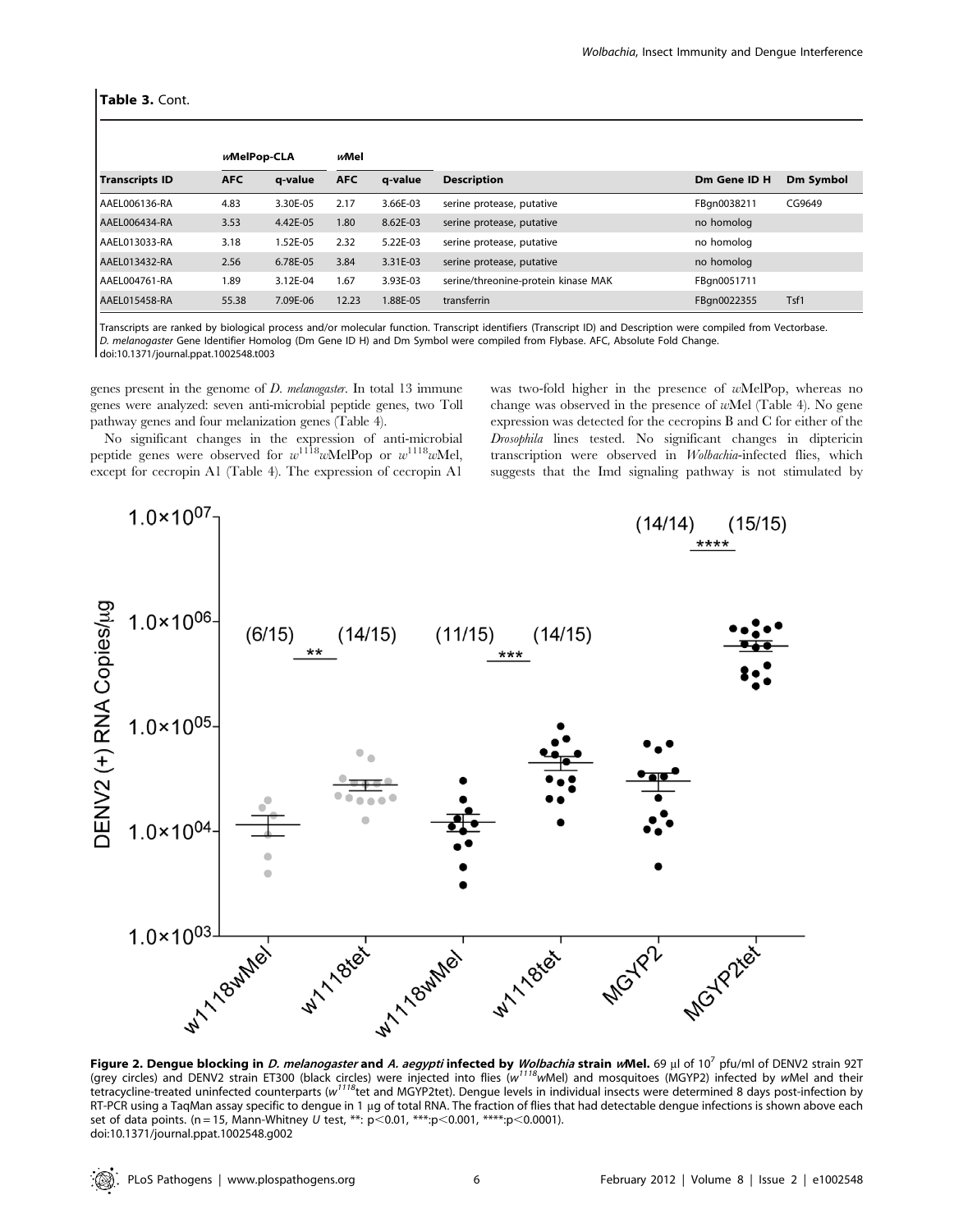Table 4. Immune transcript analyses in D. melanogaster infected with wMelPop and wMel.

|                                | <b><i>w</i>MelPop</b> |         |        | wMel       |         |            |                                      |                   |
|--------------------------------|-----------------------|---------|--------|------------|---------|------------|--------------------------------------|-------------------|
| <b>Gene ID</b>                 | <b>AFC</b>            | q-value |        | <b>AFC</b> | q-value |            | <b>Description</b>                   | Symbol            |
| <b>Anti-microbial peptides</b> |                       |         |        |            |         |            |                                      |                   |
| FBgn0000276                    | 2.24                  | 0.030   | $\ast$ | $-1.59$    | 0.324   |            | cecropin A1                          | CecA1             |
| FBqn0000277                    | 1.63                  | 0.109   |        | 1.58       | 0.597   |            | cecropin A2                          | CecA <sub>2</sub> |
| FBgn0000278                    | <b>ND</b>             |         |        | <b>ND</b>  |         |            | cecropin B                           | CecB              |
| FBqn0000279                    | <b>ND</b>             |         |        | <b>ND</b>  |         |            | cecropin C                           | CecC              |
| FBqn0004240                    | 1.25                  | 0.661   |        | $-1.16$    | 0.743   |            | diptericin                           | Dpt               |
| FBgn0034407                    | 1.37                  | 0.661   |        | $-1.13$    | 0.743   |            | diptericin B                         | <b>DptB</b>       |
| FBgn0010385                    | 1.27                  | 0.398   |        | 1.24       | 0.591   |            | defensin                             | Def               |
| <b>Toll pathway</b>            |                       |         |        |            |         |            |                                      |                   |
| FBqn0030310                    | $-1.49$               | 0.030   | $\ast$ | 1.11       | 0.168   |            | peptidoglycan recognition protein SA | PGRP-SA           |
| FBgn0040323                    | 1.05                  | 0.631   |        | 1.29       | 0.002   | $\ast\ast$ | gram-negative binding protein 1      | GNBP1             |
| <b>Melanization</b>            |                       |         |        |            |         |            |                                      |                   |
| FBgn0261363                    | $-2.6$                | 0.008   | $***$  | $-1.69$    | 0.142   |            |                                      | CG42640           |
| FBgn0261362                    | 1.67                  | 0.011   | $\ast$ | $-1.47$    | 0.030   | $\ast$     | pro-phenoloxidase A1                 | proPO-A1          |
| FBqn0033367                    | 1.04                  | 0.743   |        | $-1.39$    | 0.154   |            |                                      | CG8193            |
| FBgn0041710                    | 1.08                  | 0.631   |        | $-1.01$    | 0.661   |            | yellow-f                             | yellow-f          |
| Other                          |                       |         |        |            |         |            |                                      |                   |
| FBgn0022355                    | $-2.25$               | 0.008   | $***$  | $-1.15$    | 0.324   |            | transferrin 1                        | Tsf1              |
| FBgn0015221                    | $-1.99$               | 0.109   |        | $-1.22$    | 0.661   |            | ferritin 2 light chain homologue     | Fer2lch           |

Transcripts are ranked by biological process and/or molecular function. Gene identifiers (Gene ID), Description and Symbol were compiled from Flybase. AFC, Absolute Fold Change, ND, No Detection. Asterisks indicate a statistically significant difference (n = 10, Mann-Whitney U test with q-value adjustment, \*: q<0.05, \*\*: q<0.01). doi:10.1371/journal.ppat.1002548.t004

Wolbachia in Drosophila. The expression patterns of two major genes in the Toll pathway, PGRP-SA and GNBP1, differed between flies infected by wMel and wMelPop. A slight inhibition of PGRP-SA was observed in flies infected by wMelPop, while in wMel-infected flies there was no effect. For GNBP1, a minor but significant difference, 1.29-fold change, was observed for  $w^{1118}$  wMel but not for  $w^{1118}$ wMelPop (Table 4). The expression of only a single melanization gene was affected by wMel infection: proPO-A1 was down-regulated. In contrast, in flies infected with wMelPop, proPO-A1 was significantly up-regulated and another melanization gene, CG42640, was down-regulated (Table 4).

An enrichment of gene transcripts encoding the iron binding proteins transferrin and ferritin was detected in the data obtained from the A. aegypti transcriptome analysis in response to wMel and wMelPop-CLA infections (Table 1, 2, S1). These proteins have multiple functions in insects, including iron homeostasis and immunity [24], two potential mechanisms that could be involved in Wolbachia-mediated pathogen protection. The expression of the genes encoding transferrin 1 (Tsf1) and the light chain of ferritin (Fer2lch) was evaluated in  $w^{1118}w$ Mel and  $w^{1118}w$ MelPop compared to  $w^{1118}$ tet. However, no induction was found in Wolbachia-infected flies (Table 4) and wMelPop infection even significantly reduced the expression of transferrin.

The expression of immune genes was also tested in the same fly lines ( $w^{1118}$ wMel and  $w^{1118}$ tet) infected with DENV-2, strain 92T. Even in the presence of dengue, wMel infection did not increase the expression of anti-microbial peptides and pro-phenoloxidases (Figure S1). No correlation was found between the amount of dengue detected and the level of expression for each of the antimicrobial peptide and pro-phenoloxidases genes tested in each fly line (Figure S2).

## **Discussion**

Host immune priming by Wolbachia offers an appealing mechanistic explanation for pathogen blocking as it is conceivable that this single effect could lead to protection against a diversity of pathogens. The objective of this study was to compare the effect of two closely-related strains of Wolbachia on the immune system of hosts where the age of the Wolbachia association differs. By comparing wMelPop-CLA and wMel we could exclude any potential immune activation that may simply be due to the virulence of the wMelPop-CLA infection. By examining both D. melanogaster and A. aegypti, we were able to dissect aspects of the immune response that may be attributed solely to a host's response to a recently acquired Wolbachia infection. This analysis depends on an assumption that the mechanism of virus interference is similar in the two insect hosts. Considering that *Wolbachia* infection in Drosophila interferes with dengue replication, as it does in A. aegypti, the assumption of a similar mechanism seems parsimonious. Moreover the success of maintaining dengue in Drosophila, even if viral replication is not as strong as in A. aegypti, provides a tractable genetic model for future studies into the mechanistic basis of Wolbachia-mediated dengue interference.

A previous analysis of A. aegypti whole genome transcription in response to wMelPop-CLA revealed strong immune induction by the bacterium [10]. In this present study, a similar approach was taken to analyze the impact of the non-virulent wMel strain on the immune system of  $A$ . aegypti, in comparison with the wMelPop-CLA strain. The results obtained revealed that wMel induces the activation of far fewer immunity genes in the mosquito. The comparative analysis between the different lines identified common responses only for genes encoding anti-microbial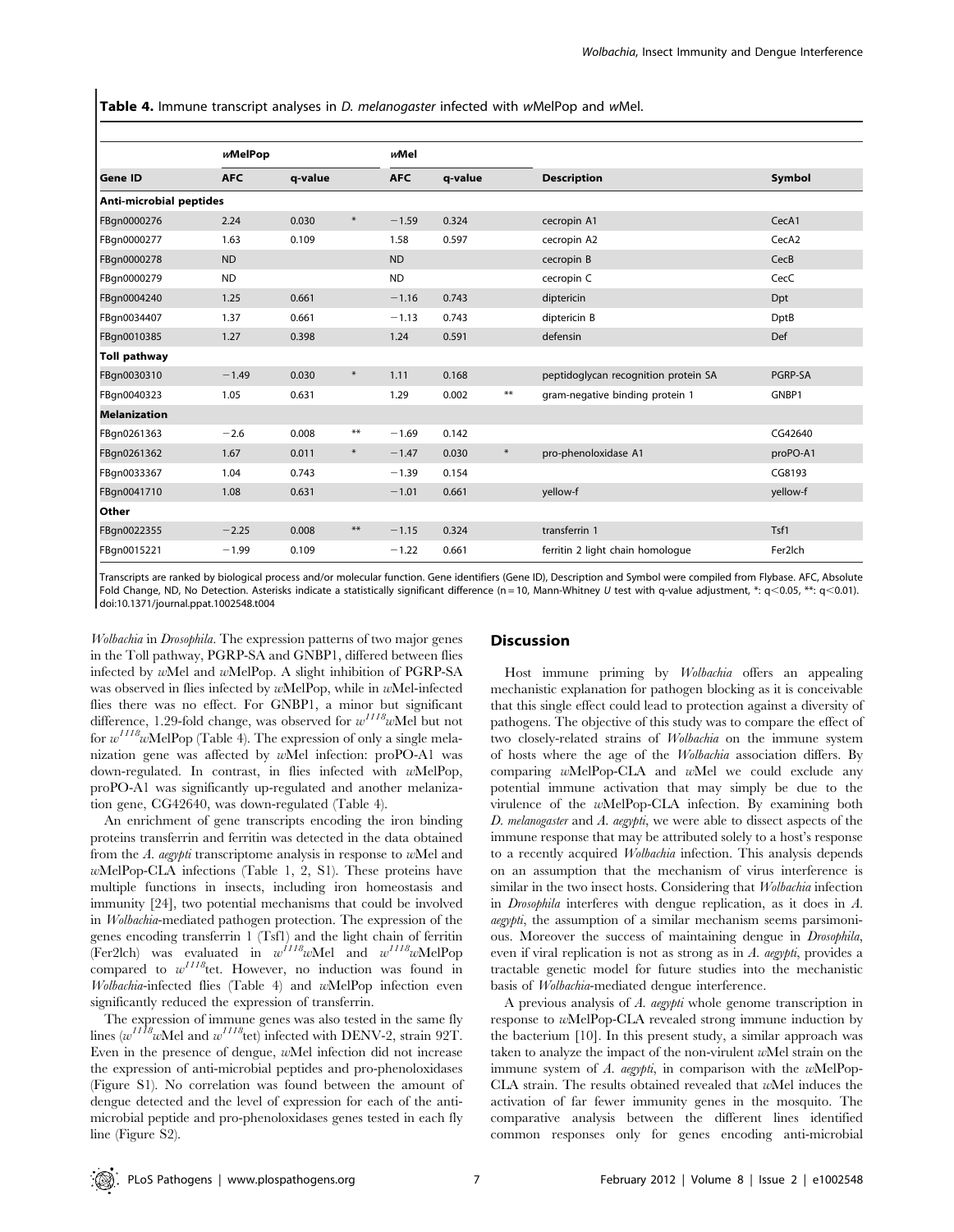peptides, the Toll pathway and melanization-associated proteins. Recent studies have provided important insights into A. aegypti immune response to dengue virus, showing that the Toll pathway and anti-microbial peptides are important for the mosquito's defense against dengue infection [13,25]. Melanization is also a prominent immune response in insects against parasites like malaria and nematodes [26] but as far as we know it has never been demonstrated for dengue.

The main anti-viral pathway, RNA interference [27], seems to be activated exclusively by wMelPop-CLA. Several pieces of evidence also indicate that RNAi cannot explain virus blocking. First, Glaser et al [28] showed that even in Ago2 (a key gene in the RNAi pathway) mutant flies, Wolbachia infection increases resistance to viruses. Second, Frentiu et al [29] demonstrated that wMelPop-CLA induces complete inhibition of dengue virus replication in the C6/36 cell line that has been shown to be defective in the RNAi pathway [30].

This comparative analysis between wMel and wMelPop-CLA infection within A. aegypti supports the potential implication of anti-microbial peptides and Toll pathway activation in dengue virus interference by the bacterium. If we assume that the fundamental mechanism involved in Wolbachia-mediated dengue interference is the same in mosquitoes and flies, and this mechanism is immune-based, then the same constitutive immune induction should also be observed in  $D$ . *melanogaster* infected by wMel or wMelPop. We tested for transcriptional changes of the same immune genes identified through microarray analysis in *D. melanogaster* in response to *Wolbachia* infection, and identified a number of statistically significant changes. However, in no case were these changes consistent between wMel and wMelPop infection. Furthermore, if we employed the same threshold for biological significance we used for our microarray data, that a gene is significantly up-regulated by Wolbachia infection only when its level is changed at least 1.5-fold compared with non-infected flies, we would conclude that wMel did not constitutively prime any of the different immune genes tested in its natural host D. melanogaster. Those results are in accordance with previous data showing no pre-activation of different immune genes in D. melanogaster, D. simulans and A. albopictus by Wolbachia [14,15].

In summary, the only immune genes up-regulated by wMelPop-CLA and wMel in A. aegypti are anti-microbial peptides, Toll pathway and melanization genes. However, the same Wolbachia strains did not up-regulate these genes in Drosophila, and yet dengue interference occurs in this host. This indicates that the up-regulation of these immune effector genes is not required to interfere with dengue virus replication, although it is likely that the immune up-regulation that occurs in mosquitoes, presumably due to the recent association with Wolbachia, might enhance this effect.

## Materials and Methods

#### Insect rearing

All the mosquito strains used in this study were laboratory lines of A. aegypti infected with wMel (MGYP2) or wMelPop-CLA (PGYP1), and their tetracycline-treated uninfected counterparts, MGYP2.tet and PGYP1.tet [7,8]. Adult mosquitoes were kept on  $10\%$  sucrose solution at  $25^{\circ}$ C and  $60\%$  humidity with a 12-h light/dark cycle. Larvae were maintained with fish food pellets (Tetramin, Tetra).

The fly experiments were performed with  $w^{1118}$  fly lines stably infected with wMel  $(w^{1118}w$ Mel) [31] and wMelPop  $(w^{1118}w$ Mel-Pop) [18] compared to the tetracycline-cured lines derived by the addition of tetracycline (0.3 mg/ml) to the adult diet for two generations. Those lines were confirmed to be free of Wolbachia by PCR, using primers specific for the wMel and wMelPop IS5 repeat [22]. Females were kept under controlled conditions, low-density (30 females per vial), at  $25^{\circ}$ C with 60% relative humidity and a 12-h light/dark cycle.

## Sample collection and hybridization

Three replicate pools of 20 female mosquitoes, 8 days posteclosion were collected from each of the four lines (PGYP1, MGYP2, PGYP1.tet and MGYP2.tet), snap frozen in liquid nitrogen and extracted for total RNA using Trizol (Invitrogen). RNA was then purified using RNeasy kits (Qiagen) according to manufacturer's instructions. Whole-genome microarrays were then used to compare gene expression in the Wolbachia-infected lines relative to uninfected controls, using a dual-color reference design. All sample preparations and hybridizations were then carried out by the IMB Microarray Facility at the University of Queensland. Briefly, sample quality was examined using the Agilent 2100 Bioanalyzer (Agilent Technologies) and fluorescent cDNA was synthesized using Agilent Low RNA Input Linear Amplification Kit with Cy3 or Cy5. Each infected line and respective paired tetracycline-treated line was represented by 3 biological replicates (3 pools above). A total of 6 hybridizations were then carried out for each biological replicate, 3 labeled with cy3 and three with cy5 (dye swaps).

#### Microarray design

Microarrays were of the  $4\times44$  K format (Agilent) each containing standard control features and 3 technical replicates of each 60 mer feature randomly distributed across the layout. The A. aegypti genomic sequence (Vectorbase genome build 1.1) was used for construction of oligonucleotide microarrays using eArray Version 5.0 (Agilent Technologies). After removing probes that cross hybridized, a total of 12,336 transcripts that represented 12,270 genes were spotted onto each microarray [32].

#### Microarray data analyses

For each transcript, raw data was extracted and analyzed using Genespring v.9.0 (Agilent Technologies). An intensity dependent (Lowess) normalization (Per Spot and Per Chip) was used to correct for non-linear rates of dye incorporation as well as irregularities in the relative fluorescence intensity between the dyes. Hybridizations from each mosquito line were used as replicate data to test for significance of expression changes using the cross-gene error model. The occurrence of false positives was corrected using the q-value [33,34]. All array data have been deposited in ArrayExpress (http://www.ebi.ac.uk/microarray-as/ ae/) under the accession number E-MEXP-2931.

Functional annotations of A. aegypti genes were retrieved from Biomart [35] in Vectorbase [36] and analyzed using the Ontologizer software with the parent child intersection method [37,38]. The over-expression of particular GO categories in the microarray data set was tested against the distribution of GO categories for the A. aegypti genome.

## Virus injection

Dengue virus serotype 2 (DENV-2), strains 92T [9] and ET300 were isolated from human serum collected from patients from Townsville, Australia, in 1992 and East Timor in 2000, respectively. DENV-2 (strains 92T and ET300) was propagated and quantified as described by Frentiu et al [29]. For virus injection, 8 day old *D. melanogaster* females  $(w^{1118}w$ Mel and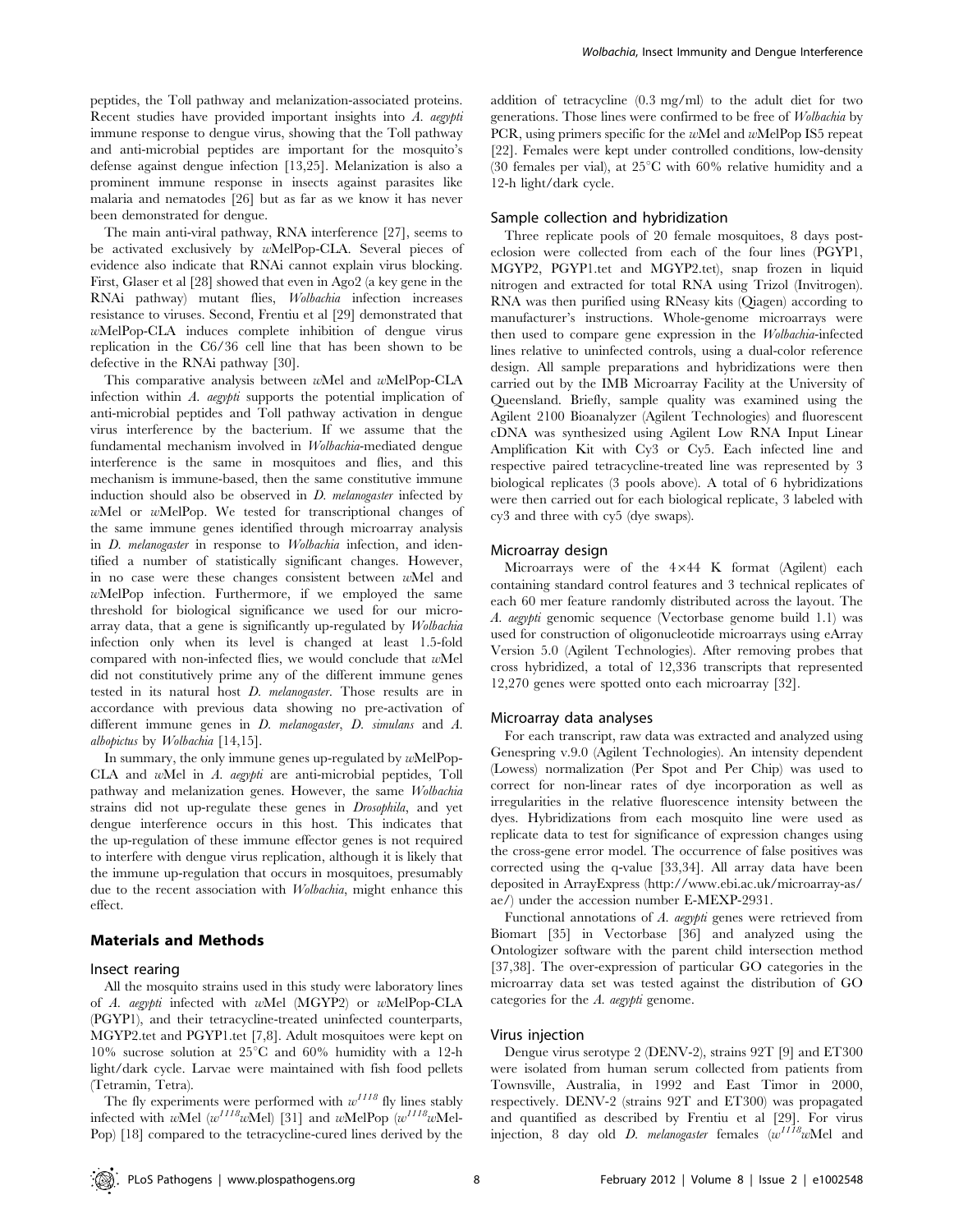$w^{1118}$ tet) and A. aegypti females (MGYP2 and MGYP2tet) were briefly anesthetized with  $CO<sub>2</sub>$  and injected under a dissecting scope into their thorax with a pulled glass capillary and a handheld microinjector (Nanoject II, Drummond Sci.). 69 µl of virus stock  $(10<sup>7</sup>$  pfu/ml) or sterile PBS 1X were injected. After injection flies and mosquitoes were maintained under identical controlled conditions, low-density (10 females per vial or cup), at  $25^{\circ}$ C with 60% relative humidity and 12-h light/dark cycle. Insects were collected 8 days post-injection and kept at  $-80^{\circ}$ C for RNA extraction.

#### Quantitative DENV-2 PCR analysis

RNA extraction was done on 15 individual 16 day old females per condition using Trizol (Invitrogen). 1 µg of total RNA was kept to quantify DENV-2 while the rest was used for immune gene expression analysis as described below.

Accumulation of genomic (+RNA) RNA strands was assessed by quantitative real time PCR using hydrolysis probes specific to the 3' UTR region of the four dengue serotypes [39] with modifications (A.T. Pyke, unpublished data). The sequences of the primers were FWD: 5'-AAGGACTAGAGGTTAGAGGAGACCC-3' and RWD: 5'-CGTTCTGTGCCTGGAATGATG-3' and the sequence of the probe was 5'- AACAGCATATTGACGCTGGGA-GAGACCAGA-3'. 1 µg of total RNA for each sample was mixed with  $0.625 \mu M$  of the reverse primer plus  $0.2 \mu M$  dNTPs. Samples were incubated at  $86^{\circ}$ C for 15 minutes and 5 minutes on ice, then 5X first strand buffer and 100 U of Superscript III (Invitrogen) was added to a total volume of 20  $\mu$ l. Samples were incubated at 25°C for 10 minutes, followed by  $42^{\circ}$ C for 50 minutes and 10 minutes at  $95^{\circ}$ C to inactivate the transcriptase.

The qPCR reaction consisted of 2  $\mu$ l of the synthesized cDNAs, 5 µl of 2X LightCycler 480 Probes Master (Roche), 0.5 µM of each primer (see above) and  $0.5 \mu M$  of the probe (see above) in 10 ml total volume. Reactions were performed in duplicate in a LightCycler 480 Instrument (Roche) with the following conditions: 95<sup>°</sup>C for 5 minutes, and 45 cycles of 95<sup>°</sup>C for 10 s, 60<sup>°</sup>C for 15 s,  $72^{\circ}$ C for 1 s. A standard curve was created by cloning the DENV-2 3'UTR region fragment into pGEM® T-Easy (Promega). After linearization with Pst I the plasmid was serially diluted into known concentrations and run in parallel, in order to determine the absolute number of DENV-2 copies in each 1 µg of total RNA. First, percentages of individuals infected with dengue were calculated for each treatment. Then only individuals with dengue infection (non zero quantification) were used to examine the effect of wMel on dengue titer using Mann-Whitney U tests (Graph Pad Prism 5).

#### Quantitative PCR analysis of immune genes

RNA extraction from flies was done using between 10 to 15 individual 8 day old females per condition using Trizol reagent (Invitrogen). To eliminate any contamination by DNA, samples were treated with DNase I recombinant (Roche), in accordance with the manufacturer's instructions. cDNAs were synthesized from 1 mg of total RNA, using oligodT primers and the SuperScript III enzyme (Invitrogen), in accordance with manufacturer's instructions. For each sample qRT-PCR was performed in triplicate on a 10 times dilution of the cDNAs using Platinum SYBR Green (Invitrogen) according to the manufacturer's protocol. Primers are listed in Table S4. The temperature profile of the qPCR was  $50^{\circ}$ C for 2 minutes (UDG incubation),  $95^{\circ}$ C for 2 minutes, 45 cycles of 95 $\degree$ C for 5 s, 60 $\degree$ C for 5 s, 72 $\degree$ C for 10 s with fluorescence acquisition of  $78^{\circ}$ C at the end of each cycle, then a melting curve analysis after the final cycle. The housekeeping gene  $r\beta$ S17 was used to normalize expression. Target gene to

housekeeping gene ratios were obtained for each biological replicate using Q-Gene software [40]. Raw data were graphed as median  $\pm$  interquartile range (IQR) and outliers beyond 1.5 IQR excluded. Treatment effects on expression ratios were then examined using the Mann-Whitney U tests (Graph Pad Prism 5). The occurrence of false positives was corrected using the q-value [33,34].

#### Supporting Information

Figure S1 Immune gene expression in *Drosophila melanogaster* in response to wMel and DENV-2. The expression of immune genes was analyzed by qRT-PCR on individual females injected either with DENV-2 strain 92T ( $w^{1118}$ wMel D+,  $w^{1118}$ tet D+) or PBS  $(w^{1118}w$ Mel PBS,  $w^{1118}$ tet PBS) in presence/absence of *Wolbachia* strain wMel. Flies were collected 8 days post-injection. Graphs show the target gene to house-keeping gene expression ratio  $(n = 15,$  Mann-Whitney U test with q-value adjustment, \*:  $q<0.05$ , \*\*:  $q<0.01$ , \*\*\* $<0.001$ ).

(TIF)

Figure S2 Correlation analysis between dengue titer and immune gene expression in *Drosophila melanogaster* in presence/ absence of *Wolbachia* strain wMel ( $w^{1118}$ wMel,  $w^{1118}$ tet). The values were compared using Spearman correlation coefficients. (TIF)

Table S1 Aedes aegypti transcriptional responses common to wMel and wMelPop-CLA infections. Transcripts are ranked by the magnitude of Absolute Fold Change (AFC). Transcript identifiers (Transcript ID) and Description were compiled from Vectorbase. Drosophila melanogaster Gene Identifier (Dm Gene ID) and Symbol were compiled from Flybase. (XLS)

Table S2 *Aedes aegypti* transcriptional responses to wMelPop-CLA infection. Transcripts are ranked by the magnitude of Absolute Fold Change (AFC). Transcript identifiers (Transcript ID) and Description were compiled from Vectorbase. Drosophila melanogaster Gene Identifier (Dm Gene ID) and Symbol were compiled from Flybase.

(XLS)

Table S3 Aedes aegypti transcriptional responses to wMel infection. Transcripts are ranked by the magnitude of Absolute Fold Change (AFC). Transcript identifiers (Transcript ID) and Description were compiled from Vectorbase. Drosophila melanogaster Gene Identifier (Dm Gene ID) and Symbol were compiled from Flybase.

Table S4 Oligonucleotide primers used in Real-time qPCR experiments.

## (DOC)

## Acknowledgments

We thank members of the O'Neill and McGraw labs for helpful discussion, B. Wee for his help with the Gene Ontology program, J. Popovici for his help with the TaqMan assay, F. Frentiu for virus stock maintenance and virus injection advice, E. Caragata and T. Walker for their help with virus injection. We also thank the Queensland Institute of Medical Research and Queensland Health Forensic and Scientific Services for supplying viruses.

## Author Contributions

Conceived and designed the experiments: ER EAM SLO. Performed the experiments: ER. Analyzed the data: ER YHY MW EAM. Wrote the paper: ER MW EAM SLO.

<sup>(</sup>XLS)